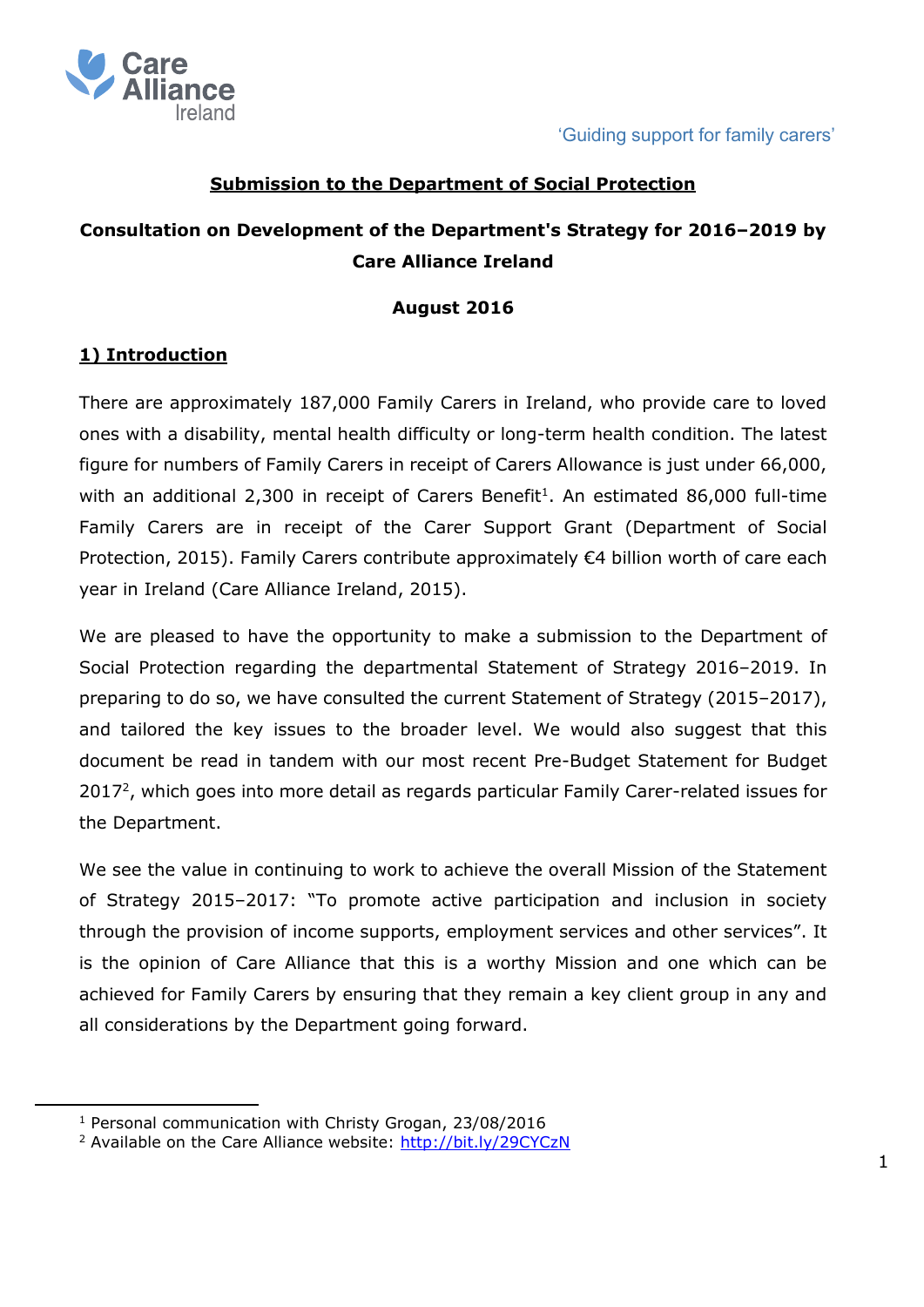

We also note the time overlap of the existing Strategy (2015–2017) and this upcoming Strategy in development (2016–2019). Greater clarity regarding these timeframes is needed to ensure that the correct Strategy is communicated to all stakeholders.

In addition, we understand that the focus of this Strategic Plan is overarching in nature, and that the actions will be applicable to multiple target groups of the Department, such as jobseekers, older people, etc. Many of the comments contained in this submission, whilst primarily cognisant of issues for Family Carers, will be beneficial to multiple target client groups.

# **2) Key Issues**

# **2.1) Acknowledgement of Family Carers as a Core Group**

We notice with disappointment that Family Carers are not included in the current Strategic Plan as a specifically delineated DSP client group, those groups being limited to:

- Children and Families
- People of Working Age
- Employers

 $\overline{a}$ 

– Retired and Older People.

It could be correctly argued that Family Carers are included within each of these target groups; however, we would argue for their inclusion in the upcoming Plan for 2016– 2019 in their own right. The National Carers Strategy (2012) contains multiple actions regarding the need to acknowledge the contribution of and the unique challenges faced by Family Carers. To date the Department of Social Protection has been one of the most engaged departments regarding the actions contained within the National Carers Strategy<sup>3</sup>, and including Family Carers as a key client group within the departmental Strategy would go further towards meeting those actions in the spirit of the Strategy.

 $3$  See for example the three-year evaluation of the NCS contained in the Family Carers Scorecard 2016 (National Carers Strategy Monitoring Group, 2016)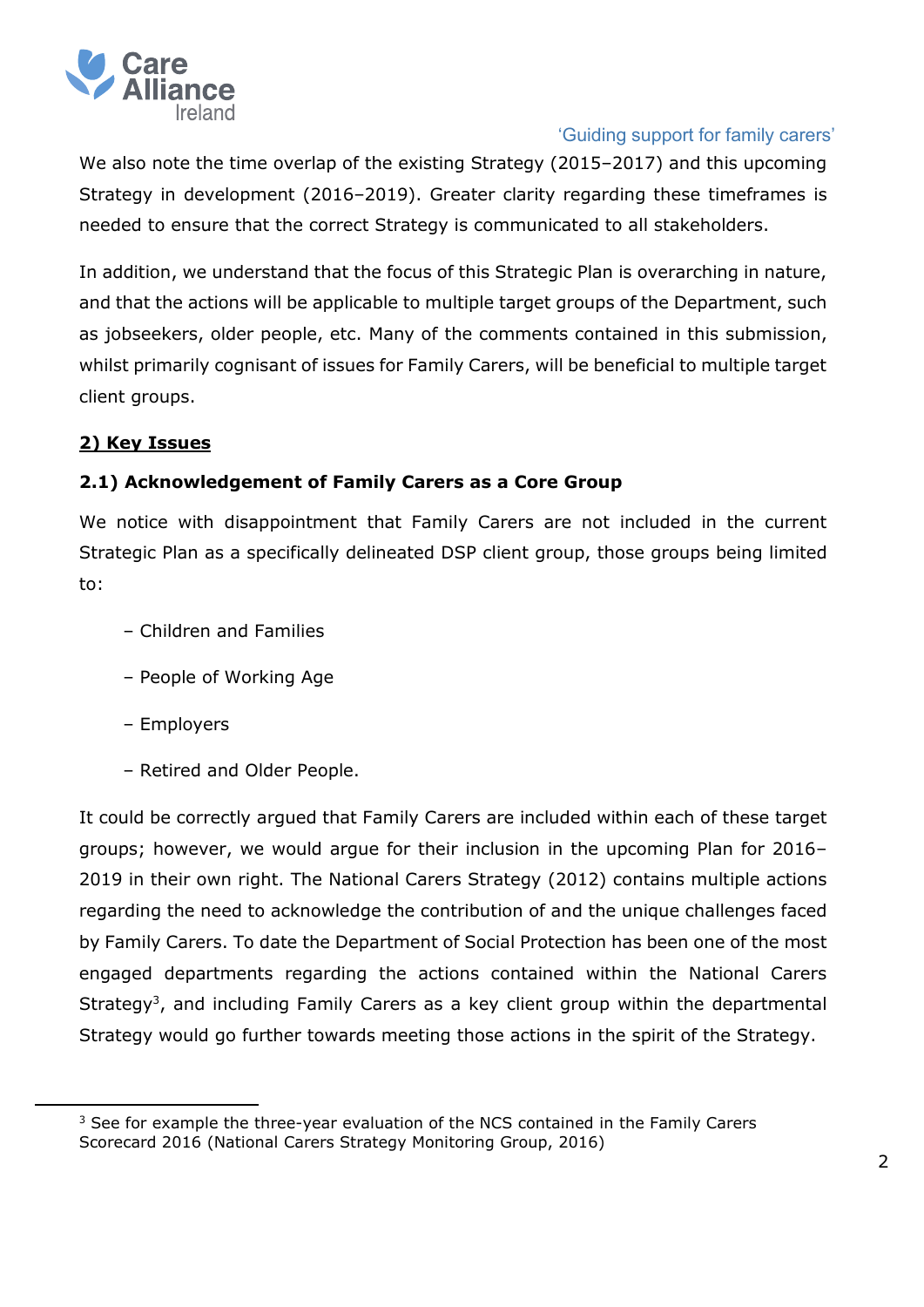

#### **2.2) Development of Active, Accessible Communications**

We acknowledge the considerable steps which have been taken by the Department regarding their communication with Family Carers, in particular the actions taken by the Department in response to their responsibilities under action 1.3.1 (*Provide regular benefits advice sessions and information through the application process*) of the National Carers Strategy (National Carers Strategy Monitoring Group, 2016).

However, improvements can still be made, in particular with respect to active and accessible information provision. There is still an amount of confusion, in particular for Family Carers new to the role, as to their rights and responsibilities, and the various terms employed within the assessment process. Whilst the information on the departmental website is available to all, with a very clear front-page link to information for Carers, some Family Carers report being confused by the information presented there and that available on other platforms such as Citizens Information.

Many Family Carers, and family members who do not provide the significant levels of care required to be in receipt of Carers Allowance or Benefit, are also advocates for their loved ones. They are responsible for ensuring that those they care for, who are often in receipt of a welfare payment such as Disability Allowance or the State Pension, have all the information required. The information available does not appear to be easily available in an accessible or "plain English" format<sup>4</sup>.

To this end, we recommend that the Strategy Statement for 2016–2019 contains a specific action around developing accessible information in plain English. This information should be made available actively as well as passively by the Department. By passively we mean inclusion on the departmental website, the problem being that many Family Carers – in particular those with disabilities or literacy difficulties, or older Carers-– may not be able to access information in this format. It is vital that the information pertinent to Family Carers and those they care for is available in multiple

 $\overline{a}$ 

<sup>4</sup> We were able to find a downloadable leaflet entitled "Carers Allowance"

[<sup>\(</sup>http://www.welfare.ie/en/downloads/sw41.pdf\)](http://www.welfare.ie/en/downloads/sw41.pdf) using a Google search, which contained material which was much easier to read than the information directly available on www.welfare.ie; however, this leaflet does not appear to be linked to anything on the Carers section of the departmental website. We recommend a direct link to this on the Carers Allowance information page of the departmental website [\(http://www.welfare.ie/en/Pages/ca.aspx\)](http://www.welfare.ie/en/Pages/ca.aspx)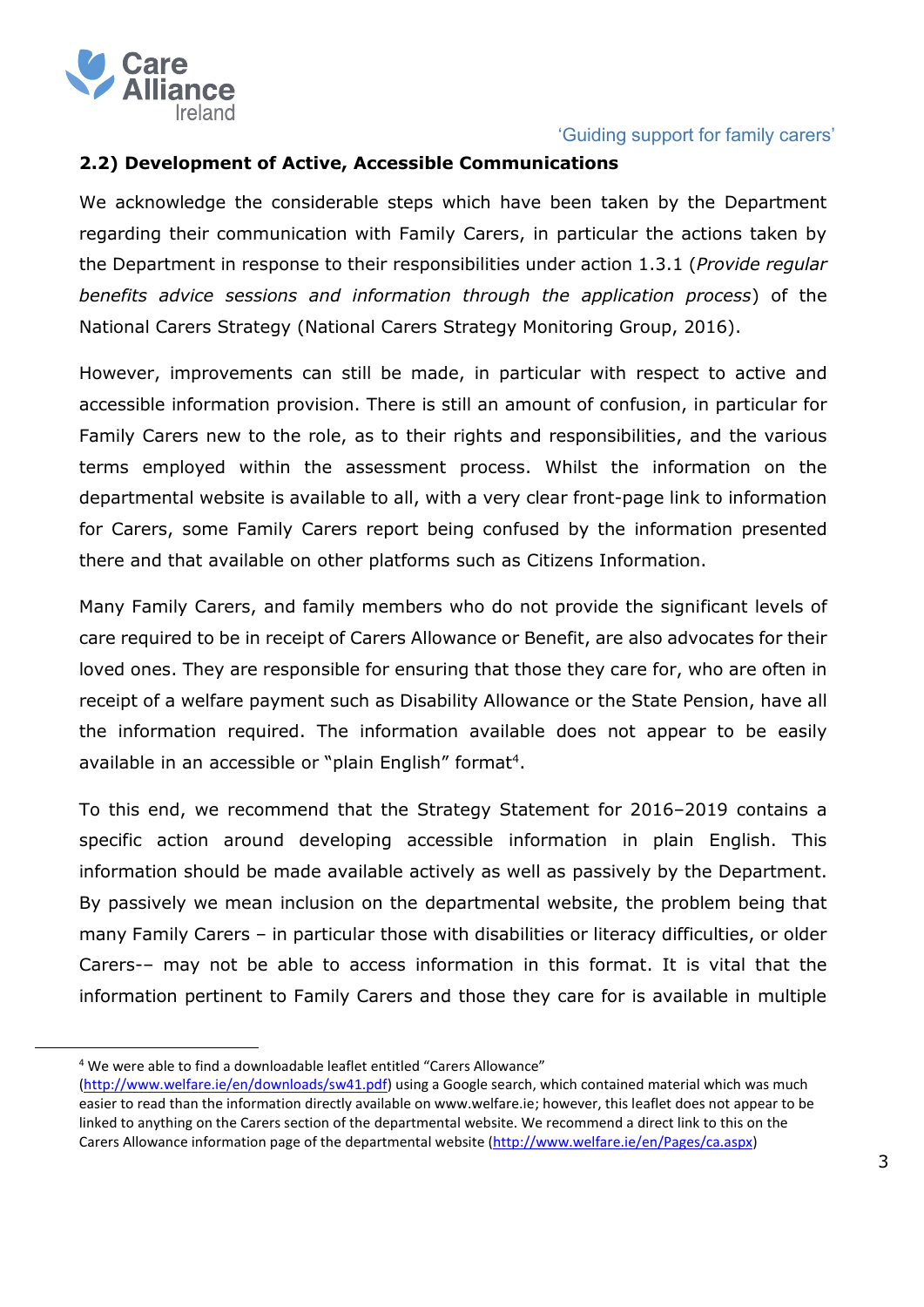

formats, is readily available and is actively promoted by the Department. We note with interest the "Job Seeker Pack" available for download on the departmental website<sup>5</sup>. This is a very good example of the type of accessible and easy-to-read information which could be used as a template for any such information for Family Carers.

# **2.3) Training of Front-line Departmental Staff**

Whilst the great majority of front-line departmental staff and welfare officers are well informed and helpful on contact, we believe there is scope to include specific training and awareness around Family Carers issues to any staff development strategic action. This point follows naturally from 2.1 above, which recommends that Family Carers be specifically named as a key DSP client group.

# **2.4) Assessment Times**

Family Carers remain the only group of welfare-support recipients who are required to work full-time to receive their payments, and who therefore cannot avail of significant employment opportunities outside of the home. Most recent information regarding current waiting times for assessments point to a 21-week wait for Family Carers to know the outcome of an application (Ryan, 2016). Family Carers are much more likely than the general population to experience poverty (Carers UK, 2007, 2011; Cullinan, 2015; OECD, 2011; O'Shea, 2000; Wubker et al., 2014), with the added costs of disability and caring exacerbating this situation. For many, the need to become a full-time Family Carer comes along with a loved one experiencing a serious deterioration in health, which is a highly stressful event. A wait of up to 21 weeks after such an event to receive basic economic support is unacceptable.

We note that this is by far the longest waiting time for any named support (with the exception of Child Benefit (EU Regulation)) and this support also has one of the largest backlog of individuals awaiting assessment (with the exception of Jobseekers Allowance and Treatment Benefit). Clearly this situation is critical and must be addressed by the

 $\ddot{\phantom{a}}$ 

<sup>5</sup> <http://www.welfare.ie/en/downloads/Jobseeker-Pack.pdf>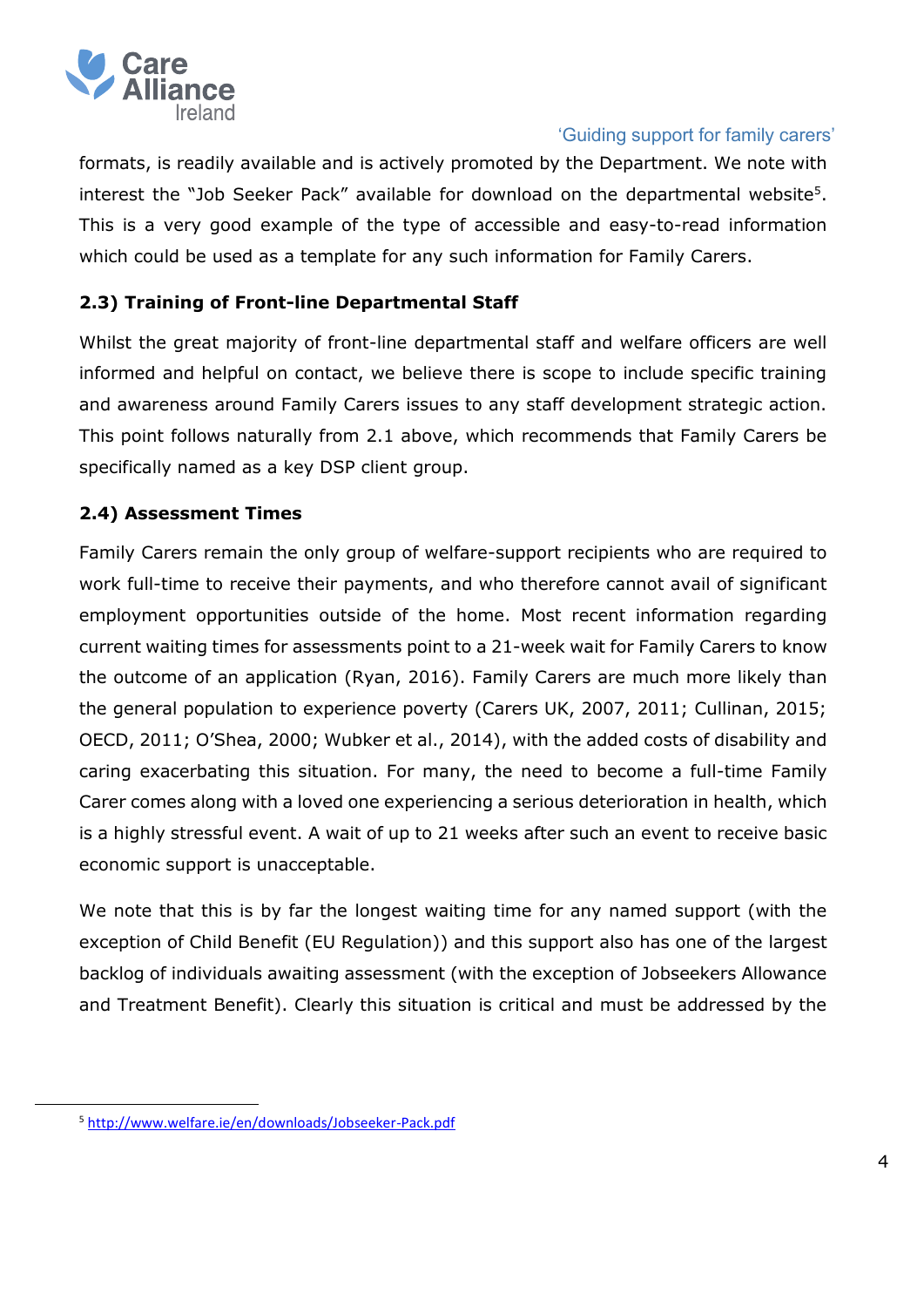

Department as it is an issue which has been of concern for a considerable length of time.

We recommend a specific strategic action to ensure all assessments should be carried out within a guaranteed four-week timeframe by the end of the life of the new Plan.

# **2.5) Issues of Trust**

As a result of increasing waiting time for assessments, and other issues such as individuals being turned down for Carers Allowance only to be granted it upon appeal, trust between many Family Carers and the Department is low. We acknowledge the difficulties that the Department faces with regard to applicants "holding back" information for appeal which would have led to the granting of the Allowance in the first instance<sup>6</sup>; however, the fact that Family Carers feel the need to do so in their applications points to a misunderstanding regarding the application process.

If the foregoing four recommendations in this submission were addressed as part of the Strategic Plan, we feel the lack of trust between Family Carers and the Department would be well addressed and the bedrock laid for an increasingly positive relationship as we move forward into the next iteration of the National Carers Strategy.

#### **3) Conclusion**

 $\overline{a}$ 

We acknowledge the significant developments which the Department has been part of during the life of the most recent National Carers Strategy and the existing Departmental Strategic Plan (2015–2017), and we welcome the opportunity to contribute to the development of the next Strategic Plan (2016–2019). To that end, we have identified four key actions which, if included within the remit of this upcoming Plan, would significantly benefit Family Carers and ensure that the Department is respectful and cognisant of the issues facing them. Together, they would also address lingering issues of mistrust between Family Carers and the Department.

<sup>6</sup> This issue was addressed at the DSP Annual Carers Forum in February 2016.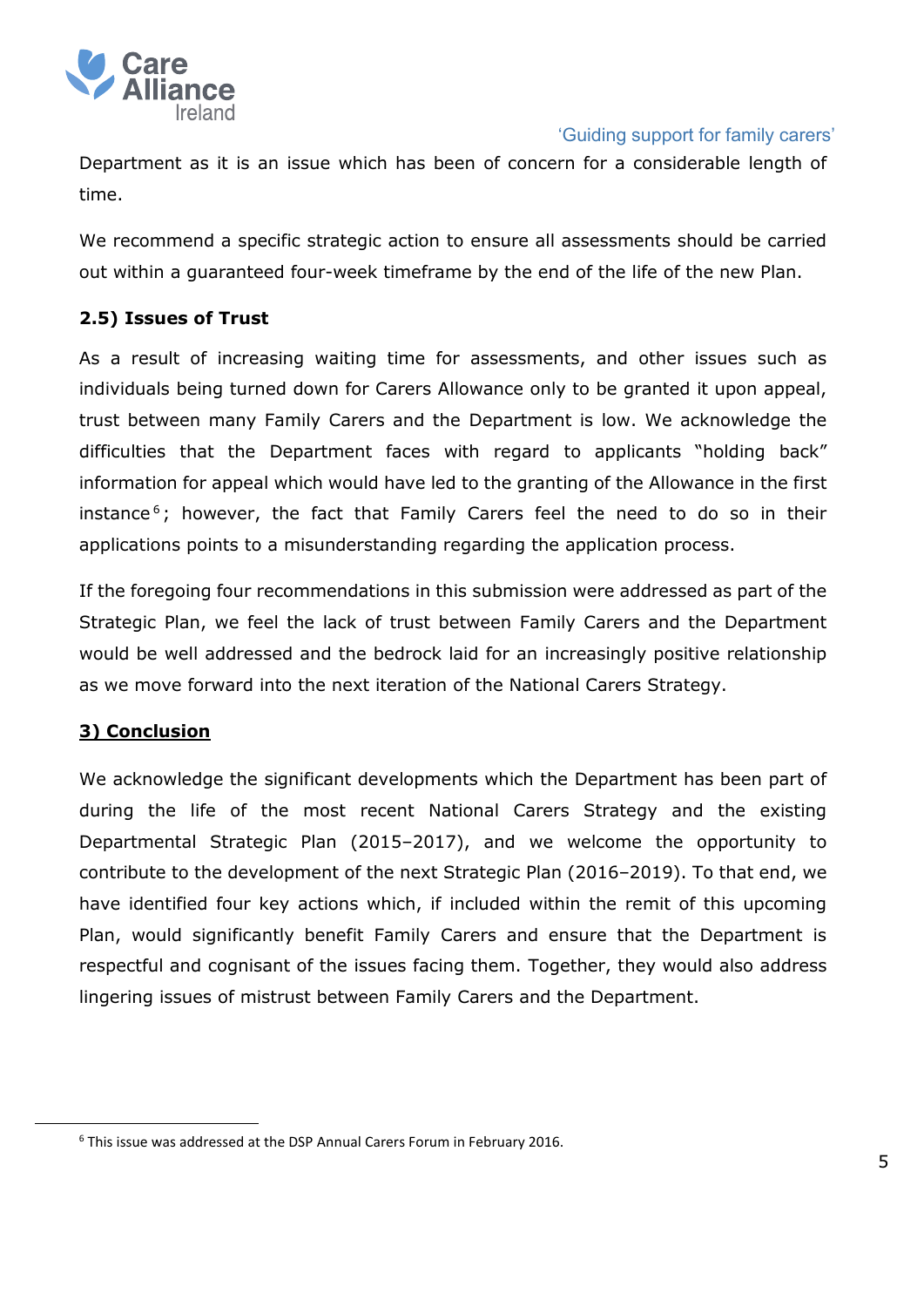

These actions are:

1) Acknowledge Family Carers as a key client group alongside Children & Families, People of Working Age, Employers and Retired & Older People.

2) Develop accessible, plain English information which is disseminated actively to Family Carers and related client groups.

3) Ensure all front-line departmental staff and all Welfare Officers are trained in issues specific to Family Carers.

4) Reduce assessment waiting times to a guaranteed four weeks by the end of the next Strategic Plan period (2019).

It is worth repeating that Family Carers contribute up to €4 billion worth of care every year, and that they remain the only departmental clients who are required to work fulltime to receive a welfare payment. It is crucial, therefore, that Family Carers are seen as central to the work of the Department.

We remain available to the Department for further information on the points made within this submission, or other issues relating to Family Carers.

*Submitted by*

*Zoe Hughes*

*Policy & Research Officer, Care Alliance Ireland.*

*August 2016.*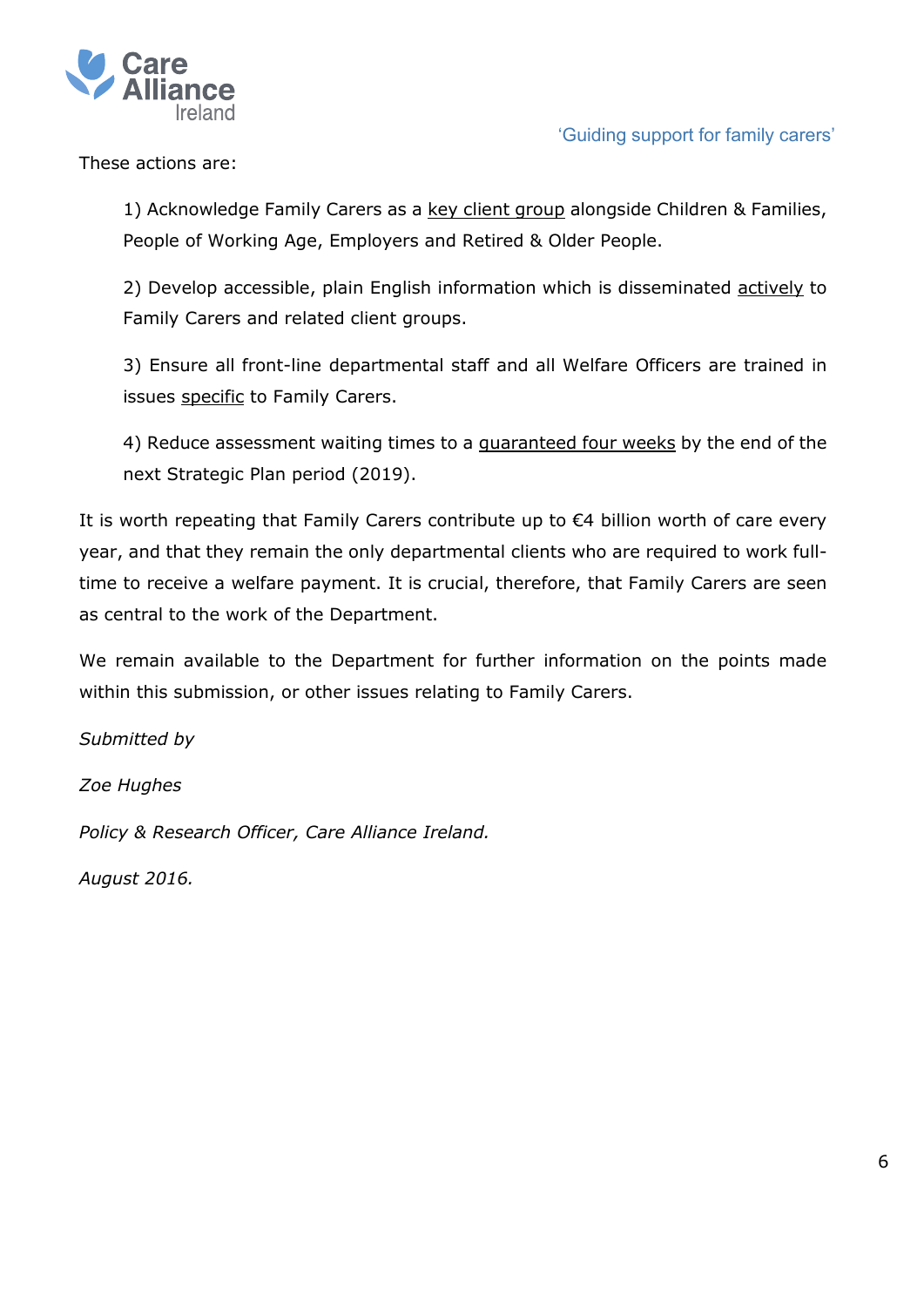

# **About Care Alliance Ireland**

There are approximately 187,000 Family Carers in the Republic of Ireland. Family Carer support is provided by a number of organisations, including those dedicated solely to carer support and others who support Carers as part of their response to individuals with specific conditions.

Care Alliance Ireland is the National Network of Voluntary Organisations supporting Family Carers. Our vision is that the role of Family Carers is fully recognised and valued by society in Ireland. We exist to enhance the quality of life of Family Carers. We achieve this by supporting our 104 member organisations in their direct work with Family Carers through providing information, developing research and policy, sharing resources, and instigating opportunities for collaboration.

Our legitimacy derives from our membership base, which includes all the carer organisations and virtually all of the disease/disability-specific organisations currently providing services to Ireland's Family Carers. Our membership comprises organisations both large and small, and both regional and national.

We work with organisations in order that they can enhance the information and supports they provide to Family Carers. We provide them with opportunities to collaborate on initiatives including National Carers Week, a multi-agency and multi-disciplinary Family Carer Research Group, and joint policy submissions. We actively encourage collaboration in all our projects. We provide cohesion to those organisations working to support Family Carers. We commission relevant research that supports quality interventions in the lives of Family Carers.

By focusing on these functions we enable more of our member's resources to go directly to coal face services.